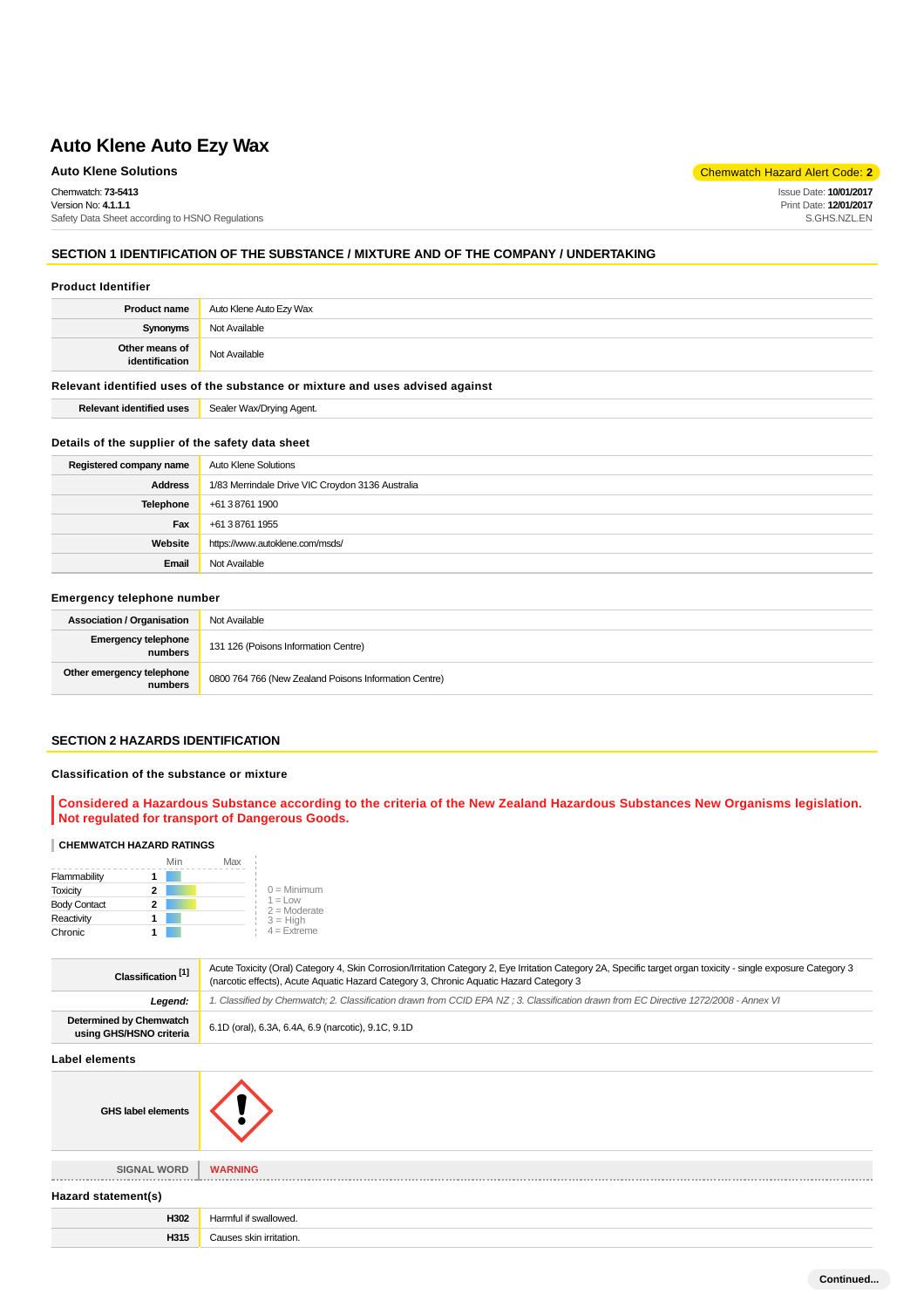| H319                                         | Causes serious eye irritation.                                             |  |
|----------------------------------------------|----------------------------------------------------------------------------|--|
| H336                                         | May cause drowsiness or dizziness.                                         |  |
| H412                                         | Harmful to aquatic life with long lasting effects.                         |  |
| <b>Precautionary statement(s) Prevention</b> |                                                                            |  |
| P271                                         | Use only outdoors or in a well-ventilated area.                            |  |
| P <sub>261</sub>                             | Avoid breathing mist/vapours/spray.                                        |  |
| <b>P270</b>                                  | Do not eat, drink or smoke when using this product.                        |  |
| P273                                         | Avoid release to the environment.                                          |  |
| P280                                         | Wear protective gloves/protective clothing/eye protection/face protection. |  |

### **Precautionary statement(s) Response**

| P362           | Take off contaminated clothing and wash before reuse.                                                                            |
|----------------|----------------------------------------------------------------------------------------------------------------------------------|
| P305+P351+P338 | IF IN EYES: Rinse cautiously with water for several minutes. Remove contact lenses, if present and easy to do. Continue rinsing. |
| P337+P313      | If eye irritation persists: Get medical advice/attention.                                                                        |
| P301+P312      | IF SWALLOWED: Call a POISON CENTER or doctor/physician if you feel unwell.                                                       |
| P302+P352      | IF ON SKIN: Wash with plenty of soap and water.                                                                                  |
| P304+P340      | IF INHALED: Remove victim to fresh air and keep at rest in a position comfortable for breathing.                                 |
| P330           | Rinse mouth.                                                                                                                     |

### **Precautionary statement(s) Storage**

| P405      | Store locked up.                                                 |
|-----------|------------------------------------------------------------------|
| P403+P233 | Store in a well-ventilated place. Keep container tightly closed. |

### **Precautionary statement(s) Disposal**

**P501** Dispose of contents/container in accordance with local regulations.

### **SECTION 3 COMPOSITION / INFORMATION ON INGREDIENTS**

#### **Substances**

See section below for composition of Mixtures

### **Mixtures**

| <b>CAS No</b> | %[weight] | Name                                               |
|---------------|-----------|----------------------------------------------------|
| 61789-77-3    | 10-30     | dicocodimethylammonium chloride                    |
| 67-63-0       | 10-30     | isopropanol                                        |
| 68989-03-7    | $1 - 10$  | quaternary cocoamine dimethyl sulfate, ethoxylated |
| 111-76-2      | $0 - 10$  | ethylene glycol monobutyl ether                    |
| Not Available | $<$ 1     | perfume                                            |
| 7732-18-5     | balance   | water                                              |
|               | balance   | Ingredients determined not to be hazardous         |

### **SECTION 4 FIRST AID MEASURES**

NZ Poisons Centre 0800 POISON (0800 764 766) | NZ Emergency Services: 111

### **Description of first aid measures**

| <b>Eye Contact</b>  | If in eyes, hold eyelids apart and flush the eye continuously with running water.<br>► Continue flushing until advised to stop by the Poisons Information Centre or a doctor, or for at least 15 minutes.<br>Ensure complete irrigation of the eye by keeping eyelids apart and away from eye and moving the eyelids by occasionally lifting the upper and lower lids.<br>► Seek medical attention without delay; if pain persists or recurs seek medical attention.<br>► Removal of contact lenses after an eye injury should only be undertaken by skilled personnel.                                                                                                                                                                                                      |
|---------------------|------------------------------------------------------------------------------------------------------------------------------------------------------------------------------------------------------------------------------------------------------------------------------------------------------------------------------------------------------------------------------------------------------------------------------------------------------------------------------------------------------------------------------------------------------------------------------------------------------------------------------------------------------------------------------------------------------------------------------------------------------------------------------|
| <b>Skin Contact</b> | If skin contact occurs:<br>Inmediately remove all contaminated clothing, including footwear.<br>Flush skin and hair with running water (and soap if available).<br>▶ Seek medical attention in event of irritation.                                                                                                                                                                                                                                                                                                                                                                                                                                                                                                                                                          |
| <b>Inhalation</b>   | If fumes, aerosols or combustion products are inhaled remove from contaminated area.<br>• Other measures are usually unnecessary.                                                                                                                                                                                                                                                                                                                                                                                                                                                                                                                                                                                                                                            |
| Ingestion           | F IF SWALLOWED, REFER FOR MEDICAL ATTENTION, WHERE POSSIBLE, WITHOUT DELAY.<br>For advice, contact a Poisons Information Centre or a doctor.<br>• Urgent hospital treatment is likely to be needed.<br>In the mean time, qualified first-aid personnel should treat the patient following observation and employing supportive measures as indicated by the patient's<br>condition.<br>If the services of a medical officer or medical doctor are readily available, the patient should be placed in his/her care and a copy of the SDS should be<br>provided. Further action will be the responsibility of the medical specialist.<br>If medical attention is not available on the worksite or surroundings send the patient to a hospital together with a copy of the SDS. |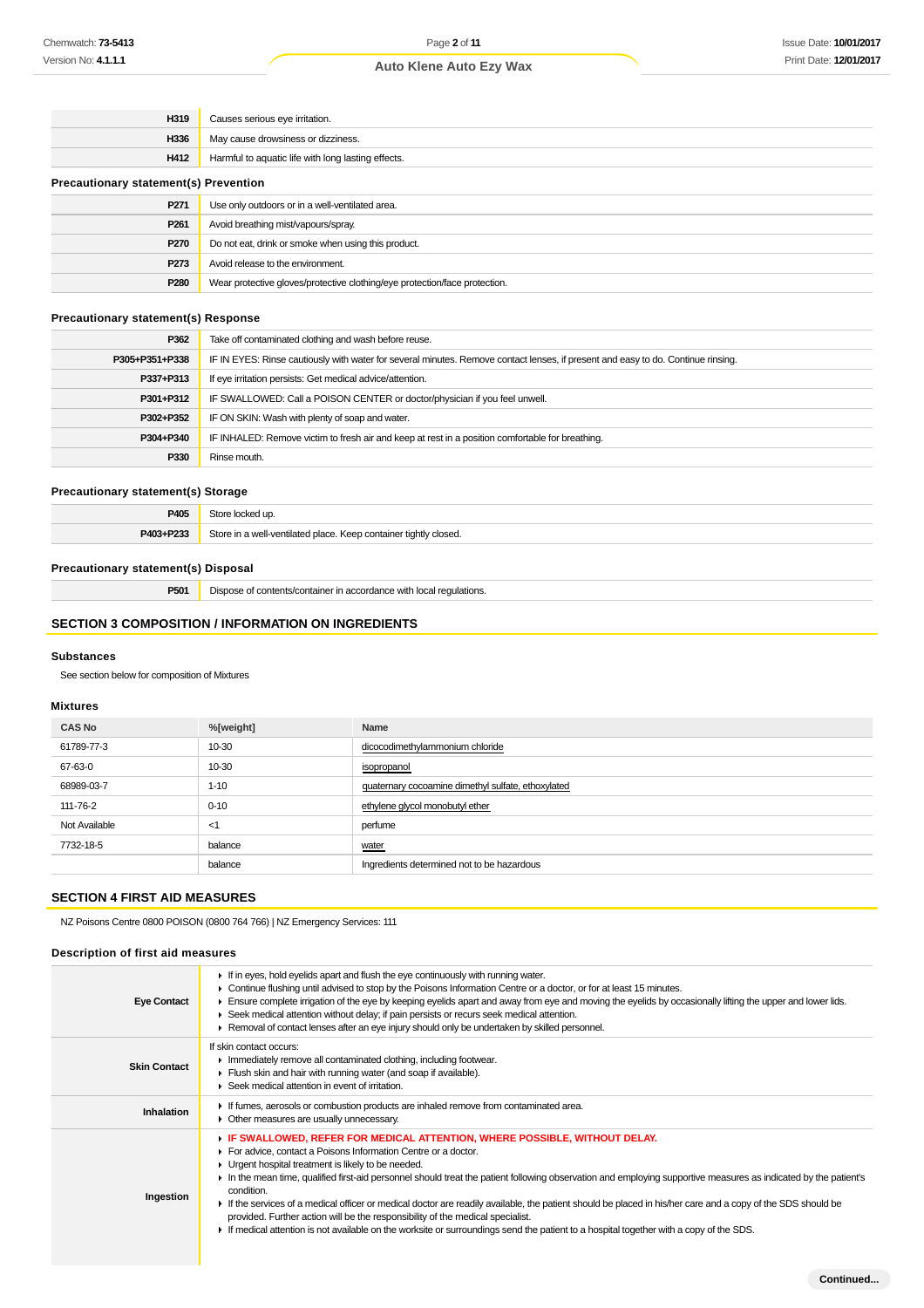**Where medical attention is not immediately available or where the patient is more than 15 minutes from a hospital or unless instructed otherwise: INDUCE** vomiting with fingers down the back of the throat, **ONLY IF CONSCIOUS**. Lean patient forward or place on left side (head-down position, if possible) to maintain open airway and prevent aspiration. **NOTE:** Wear a protective glove when inducing vomiting by mechanical means.

#### **Indication of any immediate medical attention and special treatment needed**

As in all cases of suspected poisoning, follow the ABCDEs of emergency medicine (airway, breathing, circulation, disability, exposure), then the ABCDEs of toxicology (antidotes, basics, change absorption, change distribution, change elimination).

For poisons (where specific treatment regime is absent): --------------------------------------------------------------

#### BASIC TREATMENT

-------------------------------------------------------------- Establish a patent airway with suction where necessary.

- Watch for signs of respiratory insufficiency and assist ventilation as necessary.
- Administer oxygen by non-rebreather mask at 10 to 15 L/min.
- **Monitor and treat, where necessary, for pulmonary oedema**
- **Monitor and treat, where necessary, for shock.**
- Anticipate seizures.
- DO NOT use emetics. Where ingestion is suspected rinse mouth and give up to 200 ml water (5 ml/kg recommended) for dilution where patient is able to swallow, has a strong gag reflex and does not drool.

#### -------------------------------------------------------------- ADVANCED TREATMENT

-------------------------------------------------------------- Consider orotracheal or nasotracheal intubation for airway control in unconscious patient or where respiratory arrest has occurred.

- **Positive-pressure ventilation using a bag-valve mask might be of use.**
- **Monitor and treat, where necessary, for arrhythmias.**
- Start an IV D5W TKO. If signs of hypovolaemia are present use lactated Ringers solution. Fluid overload might create complications.
- Drug therapy should be considered for pulmonary oedema.
- Hypotension with signs of hypovolaemia requires the cautious administration of fluids. Fluid overload might create complications.
- **Treat seizures with diazepam.**
- Proparacaine hydrochloride should be used to assist eye irrigation.

BRONSTEIN, A.C. and CURRANCE, P.L.

EMERGENCY CARE FOR HAZARDOUS MATERIALS EXPOSURE: 2nd Ed. 1994

Treat symptomatically.

### **SECTION 5 FIREFIGHTING MEASURES**

### **Extinguishing media**

- Alcohol stable foam.
- Dry chemical powder.
- ▶ BCF (where regulations permit).
- Carbon dioxide.
- Water spray or fog Large fires only.

#### **Special hazards arising from the substrate or mixture**

| <b>Advice for firefighters</b> |                                                                                                                                                                                                                                                                                                                                                                                                                                                                                                                                                                                                                                                                                 |
|--------------------------------|---------------------------------------------------------------------------------------------------------------------------------------------------------------------------------------------------------------------------------------------------------------------------------------------------------------------------------------------------------------------------------------------------------------------------------------------------------------------------------------------------------------------------------------------------------------------------------------------------------------------------------------------------------------------------------|
|                                |                                                                                                                                                                                                                                                                                                                                                                                                                                                                                                                                                                                                                                                                                 |
| <b>Fire Fighting</b>           | Alert Fire Brigade and tell them location and nature of hazard.<br>• Wear full body protective clothing with breathing apparatus.<br>Prevent, by any means available, spillage from entering drains or water course.<br>• Use water delivered as a fine spray to control fire and cool adjacent area.<br>Avoid spraying water onto liquid pools.<br>DO NOT approach containers suspected to be hot.<br>• Cool fire exposed containers with water spray from a protected location.                                                                                                                                                                                               |
| <b>Fire/Explosion Hazard</b>   | $\triangleright$ Combustible.<br>Slight fire hazard when exposed to heat or flame.<br>Heating may cause expansion or decomposition leading to violent rupture of containers.<br>• On combustion, may emit toxic fumes of carbon monoxide (CO).<br>• May emit acrid smoke.<br>• Mists containing combustible materials may be explosive.<br>Combustion products include:<br>carbon dioxide (CO2)<br>hydrogen chloride<br>phosgene<br>nitrogen oxides (NOx)<br>other pyrolysis products typical of burning organic material.<br>May emit poisonous fumes.<br>May emit corrosive fumes.<br><b>WARNING:</b> Long standing in contact with air and light may result in the formation |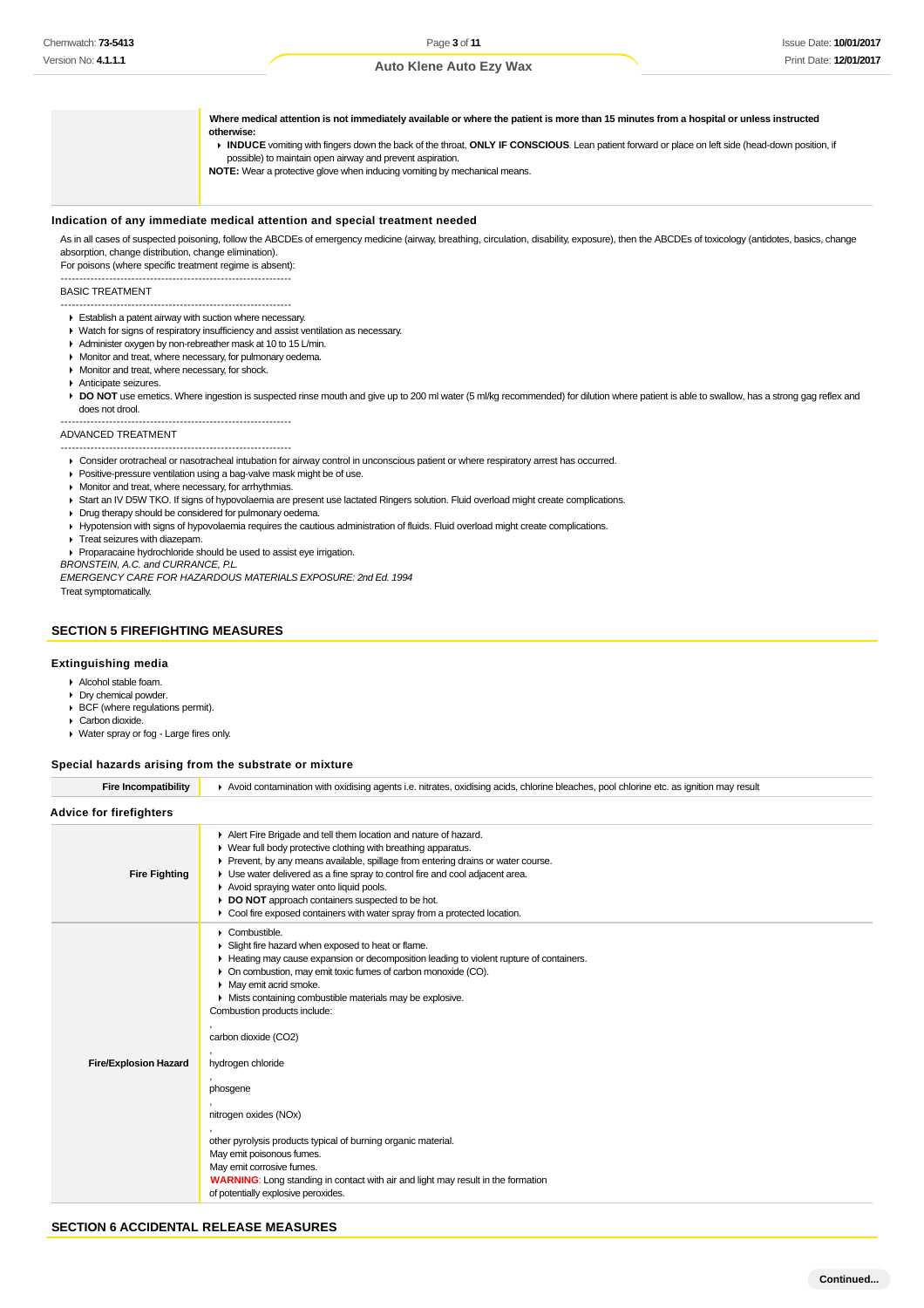**Personal precautions, protective equipment and emergency procedures**

See section 8

### **Environmental precautions**

See section 12

### **Methods and material for containment and cleaning up**

| <b>Minor Spills</b> | ▶ Remove all ignition sources.<br>$\triangleright$ Clean up all spills immediately.<br>Avoid breathing vapours and contact with skin and eyes.<br>• Control personal contact with the substance, by using protective equipment.<br>• Contain and absorb spill with sand, earth, inert material or vermiculite.<br>$\blacktriangleright$ Wipe up.<br>• Place in a suitable, labelled container for waste disposal. |
|---------------------|-------------------------------------------------------------------------------------------------------------------------------------------------------------------------------------------------------------------------------------------------------------------------------------------------------------------------------------------------------------------------------------------------------------------|
| <b>Major Spills</b> | Moderate hazard.<br>$\triangleright$ Clear area of personnel and move upwind.<br>Alert Fire Brigade and tell them location and nature of hazard.<br>• Wear breathing apparatus plus protective gloves.<br>▶ Prevent, by any means available, spillage from entering drains or water course.<br>▶ No smoking, naked lights or ignition sources.<br>$\blacktriangleright$ Increase ventilation.                     |

Personal Protective Equipment advice is contained in Section 8 of the SDS.

### **SECTION 7 HANDLING AND STORAGE**

### **Precautions for safe handling**

| DO NOT allow clothing wet with material to stay in contact with skin<br>The substance accumulates peroxides which may become hazardous only if it evaporates or is distilled or otherwise treated to concentrate the peroxides. The<br>substance may concentrate around the container opening for example.<br>Purchases of peroxidisable chemicals should be restricted to ensure that the chemical is used completely before it can become peroxidised.                                                      |                                                                                                                                                                                                                                                                                                                         |
|---------------------------------------------------------------------------------------------------------------------------------------------------------------------------------------------------------------------------------------------------------------------------------------------------------------------------------------------------------------------------------------------------------------------------------------------------------------------------------------------------------------|-------------------------------------------------------------------------------------------------------------------------------------------------------------------------------------------------------------------------------------------------------------------------------------------------------------------------|
| • The person or laboratory receiving the chemical should record a receipt date on the bottle.<br>Safe handling<br>Avoid all personal contact, including inhalation.<br>▶ Wear protective clothing when risk of exposure occurs.<br>$\blacktriangleright$ Use in a well-ventilated area.<br>▶ Prevent concentration in hollows and sumps.<br>DO NOT enter confined spaces until atmosphere has been checked.<br>Avoid smoking, naked lights or ignition sources.<br>Avoid contact with incompatible materials. | A responsible person should maintain an inventory of peroxidisable chemicals or annotate the general chemical inventory to indicate which chemicals are<br>subject to peroxidation. An expiration date should be determined. The chemical should either be treated to remove peroxides or disposed of before this date. |
| Store in original containers.<br>▶ Keep containers securely sealed.<br>• No smoking, naked lights or ignition sources.<br><b>Other information</b><br>Store in a cool, dry, well-ventilated area.<br>Store away from incompatible materials and foodstuff containers.<br>▶ Protect containers against physical damage and check regularly for leaks.<br>Observe manufacturer's storage and handling recommendations contained within this SDS.                                                                |                                                                                                                                                                                                                                                                                                                         |
| an ditti ang diagnosis ng anggotang diagnosis diagnosis na anggotang titulo ng pag-                                                                                                                                                                                                                                                                                                                                                                                                                           |                                                                                                                                                                                                                                                                                                                         |

### **Conditions for safe storage, including any incompatibilities**

| Suitable container      | DO NOT use aluminium or galvanised containers<br>Metal can or drum<br>Packaging as recommended by manufacturer.<br>Check all containers are clearly labelled and free from leaks.                                                                                                                                                                                                                                                                                                                                                                                                                                                                                                                                                 |
|-------------------------|-----------------------------------------------------------------------------------------------------------------------------------------------------------------------------------------------------------------------------------------------------------------------------------------------------------------------------------------------------------------------------------------------------------------------------------------------------------------------------------------------------------------------------------------------------------------------------------------------------------------------------------------------------------------------------------------------------------------------------------|
| Storage incompatibility | <b>Alcohols</b><br>are incompatible with strong acids, acid chlorides, acid anhydrides, oxidising and reducing agents.<br>reacts, possibly violently, with alkaline metals and alkaline earth metals to produce hydrogen<br>react with strong acids, strong caustics, aliphatic amines, isocyanates, acetaldehyde, benzoyl peroxide, chromic acid, chromium oxide, dialkylzincs,<br>dichlorine oxide, ethylene oxide, hypochlorous acid, isopropyl chlorocarbonate, lithium tetrahydroaluminate, nitrogen dioxide, pentafluoroquanidine,<br>phosphorus halides, phosphorus pentasulfide, tangerine oil, triethylaluminium, triisobutylaluminium<br>should not be heated above 49 deq. C. when in contact with aluminium equipment |

### **SECTION 8 EXPOSURE CONTROLS / PERSONAL PROTECTION**

### **Control parameters**

### **OCCUPATIONAL EXPOSURE LIMITS (OEL)**

### **INGREDIENT DATA**

| Source                                                   | Ingredient                         | Material name                           | <b>TWA</b>             | <b>STEL</b>              | Peak             | <b>Notes</b>                |
|----------------------------------------------------------|------------------------------------|-----------------------------------------|------------------------|--------------------------|------------------|-----------------------------|
| New Zealand Workplace<br><b>Exposure Standards (WES)</b> | isopropanol                        | Isopropyl alcohol                       | 983 mg/m3 / 400<br>ppm | 1,230 mg/m3 / 500<br>ppm | Not<br>Available | Not Available               |
| New Zealand Workplace<br><b>Exposure Standards (WES)</b> | ethylene glycol monobutyl<br>ether | 2-Butoxyethanol (Butyl glycol<br>ether) | 121 mg/m3 / 25<br>ppm  | Not Available            | Not<br>Available | (skin) - Skin<br>absorption |

### **EMERGENCY LIMITS**

| $-$<br>Ingredient | name           | abu-   | ---            | TEEL      |
|-------------------|----------------|--------|----------------|-----------|
| sopropanol<br>    | ' alcohol<br>. | $\sim$ | ് എറ∩ ppm<br>. | 12000 ppm |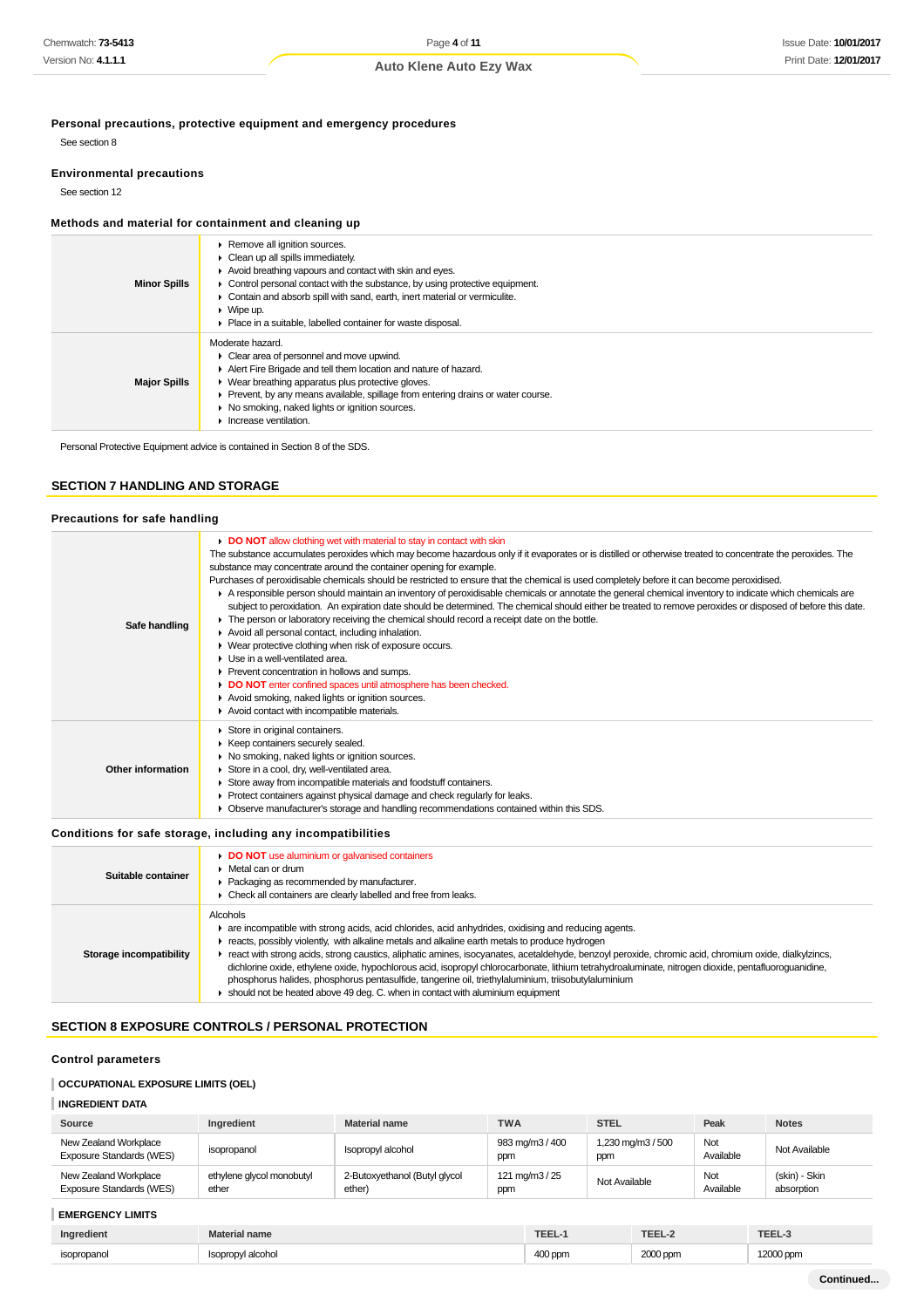| ethylene glycol monobutyl ether                       | Butoxyethanol, 2-; (Glycol ether EB) | 60 ppm              | 120 ppm | 700 ppm |
|-------------------------------------------------------|--------------------------------------|---------------------|---------|---------|
| Ingredient                                            | <b>Original IDLH</b>                 | <b>Revised IDLH</b> |         |         |
| dicocodimethylammonium<br>chloride                    | Not Available                        | Not Available       |         |         |
| isopropanol                                           | 12,000 ppm                           | 2,000 [LEL] ppm     |         |         |
| quaternary cocoamine dimethyl<br>sulfate, ethoxylated | Not Available                        | Not Available       |         |         |
| ethylene glycol monobutyl ether                       | 700 ppm                              | 700 [Unch] ppm      |         |         |
| perfume                                               | Not Available                        | Not Available       |         |         |
| water                                                 | Not Available                        | Not Available       |         |         |

#### **Exposure controls**

| Appropriate engineering<br>controls | Engineering controls are used to remove a hazard or place a barrier between the worker and the hazard. Well-designed engineering controls can be highly<br>effective in protecting workers and will typically be independent of worker interactions to provide this high level of protection.<br>The basic types of engineering controls are:<br>Process controls which involve changing the way a job activity or process is done to reduce the risk.<br>Enclosure and/or isolation of emission source which keeps a selected hazard "physically" away from the worker and ventilation that strategically "adds" and<br>"removes" air in the work environment. Ventilation can remove or dilute an air contaminant if designed properly. The design of a ventilation system must match<br>the particular process and chemical or contaminant in use.<br>Employers may need to use multiple types of controls to prevent employee overexposure. |
|-------------------------------------|-------------------------------------------------------------------------------------------------------------------------------------------------------------------------------------------------------------------------------------------------------------------------------------------------------------------------------------------------------------------------------------------------------------------------------------------------------------------------------------------------------------------------------------------------------------------------------------------------------------------------------------------------------------------------------------------------------------------------------------------------------------------------------------------------------------------------------------------------------------------------------------------------------------------------------------------------|
| <b>Personal protection</b>          |                                                                                                                                                                                                                                                                                                                                                                                                                                                                                                                                                                                                                                                                                                                                                                                                                                                                                                                                                 |
| Eye and face protection             | Safety glasses with side shields.<br>Chemical goggles.<br>• Contact lenses may pose a special hazard; soft contact lenses may absorb and concentrate irritants. A written policy document, describing the wearing of<br>lenses or restrictions on use, should be created for each workplace or task. This should include a review of lens absorption and adsorption for the class of<br>chemicals in use and an account of injury experience. Medical and first-aid personnel should be trained in their removal and suitable equipment should be<br>readily available. In the event of chemical exposure, begin eye irrigation immediately and remove contact lens as soon as practicable.                                                                                                                                                                                                                                                     |
| <b>Skin protection</b>              | See Hand protection below                                                                                                                                                                                                                                                                                                                                                                                                                                                                                                                                                                                                                                                                                                                                                                                                                                                                                                                       |
| Hands/feet protection               | ▶ Wear chemical protective gloves, e.g. PVC.<br>• Wear safety footwear or safety gumboots, e.g. Rubber<br>The selection of suitable gloves does not only depend on the material, but also on further marks of quality which vary from manufacturer to manufacturer. Where<br>the chemical is a preparation of several substances, the resistance of the glove material can not be calculated in advance and has therefore to be checked prior<br>to the application.<br>The exact break through time for substances has to be obtained from the manufacturer of the protective gloves and has to be observed when making a final<br>choice.<br>Personal hygiene is a key element of effective hand care. Gloves must only be worn on clean hands. After using gloves, hands should be washed and dried<br>thoroughly. Application of a non-perfumed moisturizer is recommended.                                                                 |
| <b>Body protection</b>              | See Other protection below                                                                                                                                                                                                                                                                                                                                                                                                                                                                                                                                                                                                                                                                                                                                                                                                                                                                                                                      |
| Other protection                    | • Overalls.<br>P.V.C. apron.<br>▶ Barrier cream.<br>Skin cleansing cream.<br>Eye wash unit.                                                                                                                                                                                                                                                                                                                                                                                                                                                                                                                                                                                                                                                                                                                                                                                                                                                     |
| <b>Thermal hazards</b>              | Not Available                                                                                                                                                                                                                                                                                                                                                                                                                                                                                                                                                                                                                                                                                                                                                                                                                                                                                                                                   |

### **Recommended material(s)**

**GLOVE SELECTION INDEX**

Glove selection is based on a modified presentation of the:

 **"Forsberg Clothing Performance Index".**

 The effect(s) of the following substance(s) are taken into account in the **computergenerated** selection:

Auto Klene Auto Ezy Wax

| <b>Material</b>   | CPI |
|-------------------|-----|
| <b>BUTYL</b>      | C   |
| NAT+NEOPR+NITRILE | C   |
| NATURAL RUBBER    | C   |
| NATURAL+NEOPRENE  | C   |
| <b>NEOPRENE</b>   | C   |
| <b>NITRILE</b>    | C   |
| NITRILE+PVC       | C   |
| PE/EVAL/PE        | C   |
| <b>PVA</b>        | C   |
| <b>PVC</b>        | C   |
| SARANEX-23        | C   |
| <b>VITON</b>      | C   |

### **Respiratory protection**

Type AB-P Filter of sufficient capacity. (AS/NZS 1716 & 1715, EN 143:2000 & 149:2001, ANSI Z88 or national equivalent)

Where the concentration of gas/particulates in the breathing zone, approaches or exceeds the "Exposure Standard" (or ES), respiratory protection is required.

Degree of protection varies with both face-piece and Class of filter; the nature of protection varies with Type of filter.

| <b>Required Minimum</b><br><b>Protection Factor</b> | <b>Half-Face</b><br>Respirator     | <b>Full-Face</b><br>Respirator | <b>Powered Air</b><br>Respirator        |
|-----------------------------------------------------|------------------------------------|--------------------------------|-----------------------------------------|
| up to $5 \times ES$                                 | AB-AUS / Class<br>1 P <sub>2</sub> |                                | AB-PAPR-AUS /<br>Class 1 P <sub>2</sub> |
| up to $25 \times ES$                                | Air-line*                          | AB-2 P2                        | AB-PAPR-2 P2                            |
| up to $50 \times ES$                                | -                                  | AB-3 P2                        | ۰                                       |
| $50+ x ES$                                          | ۰                                  | Air-line**                     | ۰                                       |

#### ^ - Full-face

A(All classes) = Organic vapours, B AUS or B1 = Acid gasses, B2 = Acid gas or hydrogen cyanide(HCN), B3 = Acid gas or hydrogen cyanide(HCN), E = Sulfur dioxide(SO2), G = Agricultural chemicals,  $K =$  Ammonia(NH3), Hg = Mercury, NO = Oxides of nitrogen, MB = Methyl bromide, AX = Low boiling point organic compounds(below 65 degC)

Cartridge respirators should never be used for emergency ingress or in areas of unknown vapour concentrations or oxygen content. The wearer must be warned to leave the contaminated area immediately on detecting any odours through the respirator. The odour may indicate that the mask is not functioning properly, that the vapour concentration is too high, or that the mask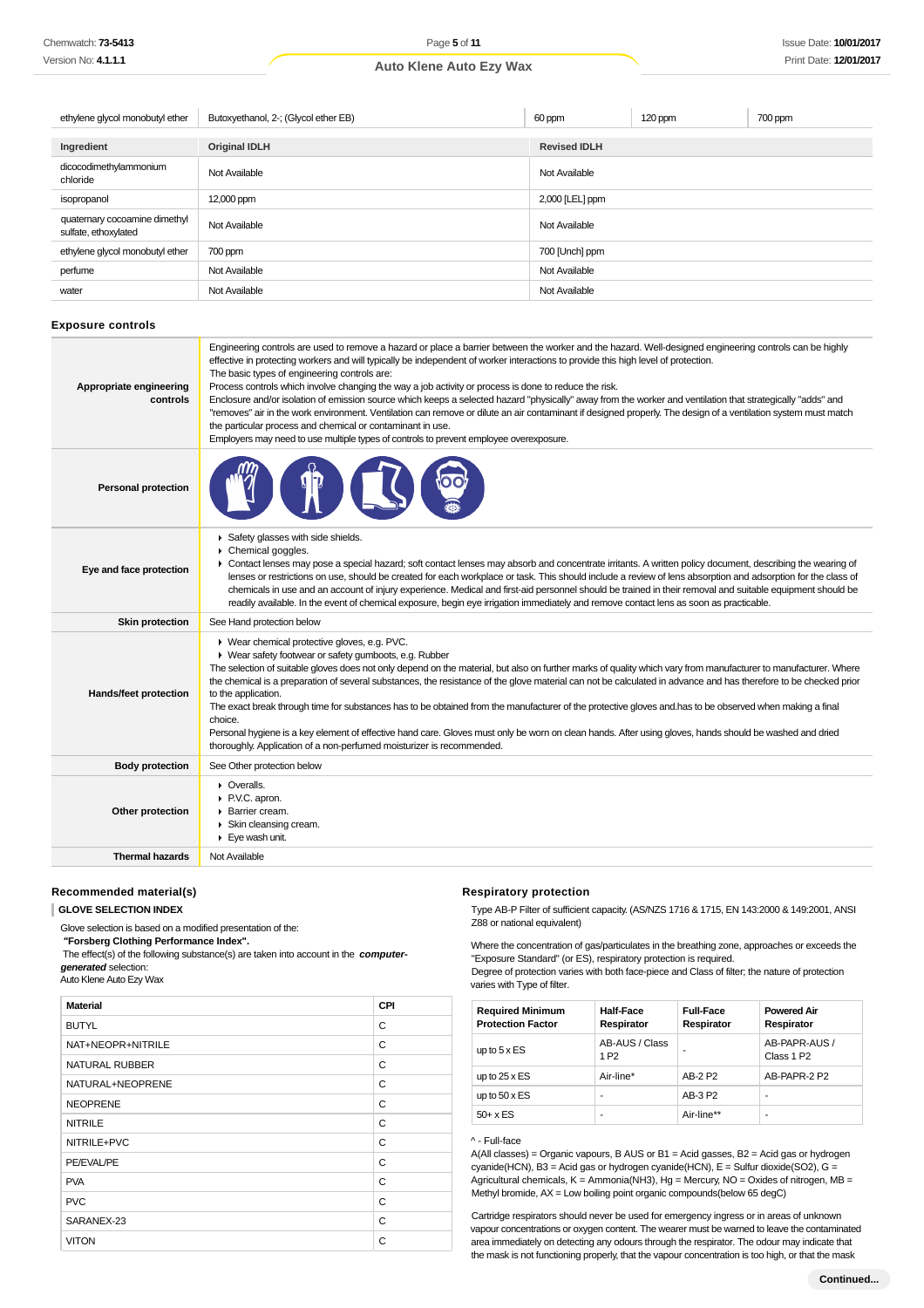\* CPI - Chemwatch Performance Index

A: Best Selection

B: Satisfactory; may degrade after 4 hours continuous immersion

C: Poor to Dangerous Choice for other than short term immersion

**NOTE**: As a series of factors will influence the actual performance of the glove, a final

##ethylene glycol monobutyl ether

selection must be based on detailed observation. -

\* Where the glove is to be used on a short term, casual or infrequent basis, factors such as "feel" or convenience (e.g. disposability), may dictate a choice of gloves which might otherwise be unsuitable following long-term or frequent use. A qualified practitioner should be consulted.

### **SECTION 9 PHYSICAL AND CHEMICAL PROPERTIES**

### **Information on basic physical and chemical properties**

| Appearance                                      | Blue coloured liquid; mixes with water |                                                   |                |
|-------------------------------------------------|----------------------------------------|---------------------------------------------------|----------------|
|                                                 |                                        |                                                   |                |
| <b>Physical state</b>                           | Liquid                                 | Relative density (Water = 1)                      | 0.9            |
| Odour                                           | Not Available                          | <b>Partition coefficient</b><br>n-octanol / water | Not Available  |
| Odour threshold                                 | Not Available                          | Auto-ignition temperature<br>$(^{\circ}C)$        | Not Available  |
| pH (as supplied)                                | $6 - 7$                                | <b>Decomposition</b><br>temperature               | Not Available  |
| Melting point / freezing<br>point (°C)          | Not Available                          | <b>Viscosity (cSt)</b>                            | Not Available  |
| Initial boiling point and<br>boiling range (°C) | Not Available                          | Molecular weight (g/mol)                          | Not Applicable |
| Flash point (°C)                                | Not Available                          | <b>Taste</b>                                      | Not Available  |
| <b>Evaporation rate</b>                         | Not Available                          | <b>Explosive properties</b>                       | Not Available  |
| Flammability                                    | Not Available                          | <b>Oxidising properties</b>                       | Not Available  |
| Upper Explosive Limit (%)                       | Not Available                          | Surface Tension (dyn/cm or<br>$mN/m$ )            | Not Available  |
| Lower Explosive Limit (%)                       | Not Available                          | <b>Volatile Component (%vol)</b>                  | Not Available  |
| Vapour pressure (kPa)                           | Not Available                          | Gas group                                         | Not Available  |
| Solubility in water (g/L)                       | Miscible                               | pH as a solution (1%)                             | Not Available  |
| Vapour density ( $Air = 1$ )                    | Not Available                          | VOC g/L                                           | Not Available  |

### **SECTION 10 STABILITY AND REACTIVITY**

| Reactivity                                 | See section 7                                                                                                                        |
|--------------------------------------------|--------------------------------------------------------------------------------------------------------------------------------------|
| <b>Chemical stability</b>                  | • Unstable in the presence of incompatible materials.<br>▶ Product is considered stable.<br>Hazardous polymerisation will not occur. |
| Possibility of hazardous<br>reactions      | See section 7                                                                                                                        |
| <b>Conditions to avoid</b>                 | See section 7                                                                                                                        |
| Incompatible materials                     | See section 7                                                                                                                        |
| <b>Hazardous decomposition</b><br>products | See section 5                                                                                                                        |

### **SECTION 11 TOXICOLOGICAL INFORMATION**

#### **Information on toxicological effects**

| Inhaled             | Inhalation of vapours may cause drowsiness and dizziness. This may be accompanied by sleepiness, reduced alertness, loss of reflexes, lack of co-ordination,<br>and vertigo.<br>There is some evidence to suggest that the material can cause respiratory irritation in some persons. The body's response to such irritation can cause further<br>lung damage.                                                                                                                                                                                                                                                                                                                          |
|---------------------|-----------------------------------------------------------------------------------------------------------------------------------------------------------------------------------------------------------------------------------------------------------------------------------------------------------------------------------------------------------------------------------------------------------------------------------------------------------------------------------------------------------------------------------------------------------------------------------------------------------------------------------------------------------------------------------------|
| Ingestion           | Accidental ingestion of the material may be harmful; animal experiments indicate that ingestion of less than 150 gram may be fatal or may produce serious<br>damage to the health of the individual.                                                                                                                                                                                                                                                                                                                                                                                                                                                                                    |
| <b>Skin Contact</b> | The material may cause mild but significant inflammation of the skin either following direct contact or after a delay of some time. Repeated exposure can cause<br>contact dermatitis which is characterised by redness, swelling and blistering.<br>Repeated exposure may cause skin cracking, flaking or drying following normal handling and use.<br>Open cuts, abraded or irritated skin should not be exposed to this material<br>Entry into the blood-stream, through, for example, cuts, abrasions or lesions, may produce systemic injury with harmful effects. Examine the skin prior to the use<br>of the material and ensure that any external damage is suitably protected. |
| Eye                 | This material can cause eye irritation and damage in some persons.                                                                                                                                                                                                                                                                                                                                                                                                                                                                                                                                                                                                                      |
| Chronic             | Long-term exposure to the product is not thought to produce chronic effects adverse to the health (as classified by EC Directives using animal models);<br>nevertheless exposure by all routes should be minimised as a matter of course.<br>Prolonged or repeated skin contact may cause degreasing with drying, cracking and dermatitis following.                                                                                                                                                                                                                                                                                                                                    |

is not properly fitted. Because of these limitations, only restricted use of cartridge respirators is considered appropriate.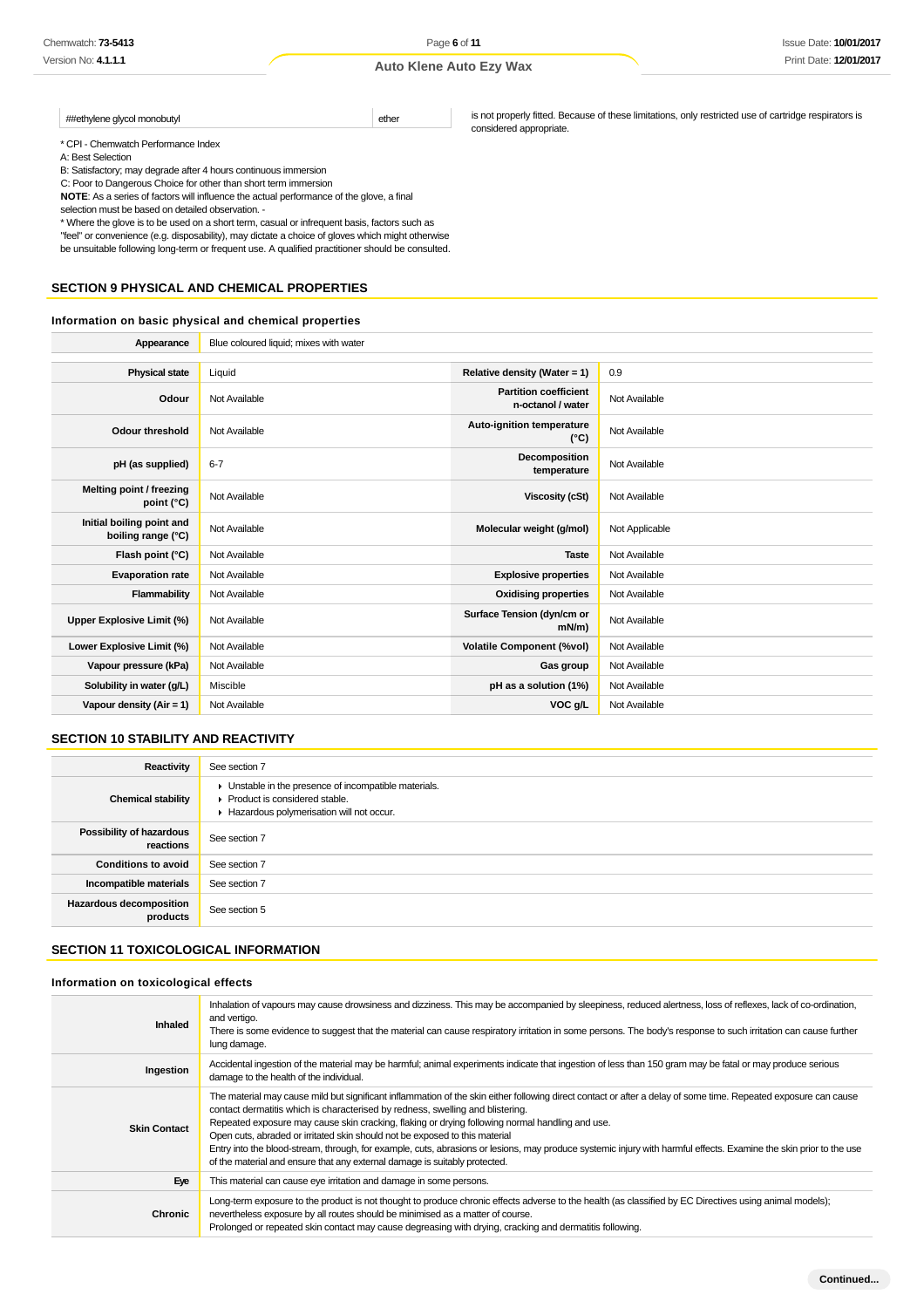| Auto Klene Auto Ezy Wax                          | <b>TOXICITY</b>                                                                                                                                                                                                                                                                                                                                                                                                                                                                                                                                                                                                                                                                                                                                                                                                                                                                                                                                                                                                                                                                                                                                                                                                                                                                                                                                                                                                                                                                                                                                                                                                                                                                                                                                                                                                                                                                                                                                                                                                                                                                                                                                                                                                                                                                                                                                                                                                                                                                                                                                                                                                                                                                                                                                                                                                                                                                                                                                                                                                                                                                                                                                                                                       | <b>IRRITATION</b>                                                                                                                                                                                                                                                                                                                                                                                                                                                                                                                                                                                                                                                                                                                                                                                                                                                                                                                                                                                                                                                                 |  |
|--------------------------------------------------|-------------------------------------------------------------------------------------------------------------------------------------------------------------------------------------------------------------------------------------------------------------------------------------------------------------------------------------------------------------------------------------------------------------------------------------------------------------------------------------------------------------------------------------------------------------------------------------------------------------------------------------------------------------------------------------------------------------------------------------------------------------------------------------------------------------------------------------------------------------------------------------------------------------------------------------------------------------------------------------------------------------------------------------------------------------------------------------------------------------------------------------------------------------------------------------------------------------------------------------------------------------------------------------------------------------------------------------------------------------------------------------------------------------------------------------------------------------------------------------------------------------------------------------------------------------------------------------------------------------------------------------------------------------------------------------------------------------------------------------------------------------------------------------------------------------------------------------------------------------------------------------------------------------------------------------------------------------------------------------------------------------------------------------------------------------------------------------------------------------------------------------------------------------------------------------------------------------------------------------------------------------------------------------------------------------------------------------------------------------------------------------------------------------------------------------------------------------------------------------------------------------------------------------------------------------------------------------------------------------------------------------------------------------------------------------------------------------------------------------------------------------------------------------------------------------------------------------------------------------------------------------------------------------------------------------------------------------------------------------------------------------------------------------------------------------------------------------------------------------------------------------------------------------------------------------------------------|-----------------------------------------------------------------------------------------------------------------------------------------------------------------------------------------------------------------------------------------------------------------------------------------------------------------------------------------------------------------------------------------------------------------------------------------------------------------------------------------------------------------------------------------------------------------------------------------------------------------------------------------------------------------------------------------------------------------------------------------------------------------------------------------------------------------------------------------------------------------------------------------------------------------------------------------------------------------------------------------------------------------------------------------------------------------------------------|--|
|                                                  | Not Available                                                                                                                                                                                                                                                                                                                                                                                                                                                                                                                                                                                                                                                                                                                                                                                                                                                                                                                                                                                                                                                                                                                                                                                                                                                                                                                                                                                                                                                                                                                                                                                                                                                                                                                                                                                                                                                                                                                                                                                                                                                                                                                                                                                                                                                                                                                                                                                                                                                                                                                                                                                                                                                                                                                                                                                                                                                                                                                                                                                                                                                                                                                                                                                         | Not Available                                                                                                                                                                                                                                                                                                                                                                                                                                                                                                                                                                                                                                                                                                                                                                                                                                                                                                                                                                                                                                                                     |  |
| dicocodimethylammonium                           | <b>TOXICITY</b>                                                                                                                                                                                                                                                                                                                                                                                                                                                                                                                                                                                                                                                                                                                                                                                                                                                                                                                                                                                                                                                                                                                                                                                                                                                                                                                                                                                                                                                                                                                                                                                                                                                                                                                                                                                                                                                                                                                                                                                                                                                                                                                                                                                                                                                                                                                                                                                                                                                                                                                                                                                                                                                                                                                                                                                                                                                                                                                                                                                                                                                                                                                                                                                       | <b>IRRITATION</b>                                                                                                                                                                                                                                                                                                                                                                                                                                                                                                                                                                                                                                                                                                                                                                                                                                                                                                                                                                                                                                                                 |  |
| chloride                                         | Oral (rat) LD50: 200 mg/kg <sup>[2]</sup>                                                                                                                                                                                                                                                                                                                                                                                                                                                                                                                                                                                                                                                                                                                                                                                                                                                                                                                                                                                                                                                                                                                                                                                                                                                                                                                                                                                                                                                                                                                                                                                                                                                                                                                                                                                                                                                                                                                                                                                                                                                                                                                                                                                                                                                                                                                                                                                                                                                                                                                                                                                                                                                                                                                                                                                                                                                                                                                                                                                                                                                                                                                                                             | Not Available                                                                                                                                                                                                                                                                                                                                                                                                                                                                                                                                                                                                                                                                                                                                                                                                                                                                                                                                                                                                                                                                     |  |
|                                                  | <b>TOXICITY</b>                                                                                                                                                                                                                                                                                                                                                                                                                                                                                                                                                                                                                                                                                                                                                                                                                                                                                                                                                                                                                                                                                                                                                                                                                                                                                                                                                                                                                                                                                                                                                                                                                                                                                                                                                                                                                                                                                                                                                                                                                                                                                                                                                                                                                                                                                                                                                                                                                                                                                                                                                                                                                                                                                                                                                                                                                                                                                                                                                                                                                                                                                                                                                                                       | <b>IRRITATION</b>                                                                                                                                                                                                                                                                                                                                                                                                                                                                                                                                                                                                                                                                                                                                                                                                                                                                                                                                                                                                                                                                 |  |
|                                                  | Dermal (rabbit) LD50: 12792 mg/kg <sup>[1]</sup>                                                                                                                                                                                                                                                                                                                                                                                                                                                                                                                                                                                                                                                                                                                                                                                                                                                                                                                                                                                                                                                                                                                                                                                                                                                                                                                                                                                                                                                                                                                                                                                                                                                                                                                                                                                                                                                                                                                                                                                                                                                                                                                                                                                                                                                                                                                                                                                                                                                                                                                                                                                                                                                                                                                                                                                                                                                                                                                                                                                                                                                                                                                                                      | Eye (rabbit): 10 mg - moderate                                                                                                                                                                                                                                                                                                                                                                                                                                                                                                                                                                                                                                                                                                                                                                                                                                                                                                                                                                                                                                                    |  |
| isopropanol                                      | Inhalation (rat) LC50: 72.6 mg/L/4hr <sup>[2]</sup>                                                                                                                                                                                                                                                                                                                                                                                                                                                                                                                                                                                                                                                                                                                                                                                                                                                                                                                                                                                                                                                                                                                                                                                                                                                                                                                                                                                                                                                                                                                                                                                                                                                                                                                                                                                                                                                                                                                                                                                                                                                                                                                                                                                                                                                                                                                                                                                                                                                                                                                                                                                                                                                                                                                                                                                                                                                                                                                                                                                                                                                                                                                                                   | Eye (rabbit): 100 mg - SEVERE                                                                                                                                                                                                                                                                                                                                                                                                                                                                                                                                                                                                                                                                                                                                                                                                                                                                                                                                                                                                                                                     |  |
|                                                  | Oral (rat) LD50: 5000 mg/kg <sup>[2]</sup>                                                                                                                                                                                                                                                                                                                                                                                                                                                                                                                                                                                                                                                                                                                                                                                                                                                                                                                                                                                                                                                                                                                                                                                                                                                                                                                                                                                                                                                                                                                                                                                                                                                                                                                                                                                                                                                                                                                                                                                                                                                                                                                                                                                                                                                                                                                                                                                                                                                                                                                                                                                                                                                                                                                                                                                                                                                                                                                                                                                                                                                                                                                                                            | Eye (rabbit): 100mg/24hr-moderate                                                                                                                                                                                                                                                                                                                                                                                                                                                                                                                                                                                                                                                                                                                                                                                                                                                                                                                                                                                                                                                 |  |
|                                                  |                                                                                                                                                                                                                                                                                                                                                                                                                                                                                                                                                                                                                                                                                                                                                                                                                                                                                                                                                                                                                                                                                                                                                                                                                                                                                                                                                                                                                                                                                                                                                                                                                                                                                                                                                                                                                                                                                                                                                                                                                                                                                                                                                                                                                                                                                                                                                                                                                                                                                                                                                                                                                                                                                                                                                                                                                                                                                                                                                                                                                                                                                                                                                                                                       | Skin (rabbit): 500 mg - mild                                                                                                                                                                                                                                                                                                                                                                                                                                                                                                                                                                                                                                                                                                                                                                                                                                                                                                                                                                                                                                                      |  |
|                                                  |                                                                                                                                                                                                                                                                                                                                                                                                                                                                                                                                                                                                                                                                                                                                                                                                                                                                                                                                                                                                                                                                                                                                                                                                                                                                                                                                                                                                                                                                                                                                                                                                                                                                                                                                                                                                                                                                                                                                                                                                                                                                                                                                                                                                                                                                                                                                                                                                                                                                                                                                                                                                                                                                                                                                                                                                                                                                                                                                                                                                                                                                                                                                                                                                       |                                                                                                                                                                                                                                                                                                                                                                                                                                                                                                                                                                                                                                                                                                                                                                                                                                                                                                                                                                                                                                                                                   |  |
| quaternary cocoamine<br>dimethyl sulfate,        | <b>TOXICITY</b><br>Not Available                                                                                                                                                                                                                                                                                                                                                                                                                                                                                                                                                                                                                                                                                                                                                                                                                                                                                                                                                                                                                                                                                                                                                                                                                                                                                                                                                                                                                                                                                                                                                                                                                                                                                                                                                                                                                                                                                                                                                                                                                                                                                                                                                                                                                                                                                                                                                                                                                                                                                                                                                                                                                                                                                                                                                                                                                                                                                                                                                                                                                                                                                                                                                                      | <b>IRRITATION</b><br>Not Available                                                                                                                                                                                                                                                                                                                                                                                                                                                                                                                                                                                                                                                                                                                                                                                                                                                                                                                                                                                                                                                |  |
| ethoxylated                                      |                                                                                                                                                                                                                                                                                                                                                                                                                                                                                                                                                                                                                                                                                                                                                                                                                                                                                                                                                                                                                                                                                                                                                                                                                                                                                                                                                                                                                                                                                                                                                                                                                                                                                                                                                                                                                                                                                                                                                                                                                                                                                                                                                                                                                                                                                                                                                                                                                                                                                                                                                                                                                                                                                                                                                                                                                                                                                                                                                                                                                                                                                                                                                                                                       |                                                                                                                                                                                                                                                                                                                                                                                                                                                                                                                                                                                                                                                                                                                                                                                                                                                                                                                                                                                                                                                                                   |  |
|                                                  | <b>TOXICITY</b>                                                                                                                                                                                                                                                                                                                                                                                                                                                                                                                                                                                                                                                                                                                                                                                                                                                                                                                                                                                                                                                                                                                                                                                                                                                                                                                                                                                                                                                                                                                                                                                                                                                                                                                                                                                                                                                                                                                                                                                                                                                                                                                                                                                                                                                                                                                                                                                                                                                                                                                                                                                                                                                                                                                                                                                                                                                                                                                                                                                                                                                                                                                                                                                       | <b>IRRITATION</b>                                                                                                                                                                                                                                                                                                                                                                                                                                                                                                                                                                                                                                                                                                                                                                                                                                                                                                                                                                                                                                                                 |  |
| ethylene glycol monobutyl                        | dermal (rat) LD50: >2000 mg/kg <sup>[1]</sup>                                                                                                                                                                                                                                                                                                                                                                                                                                                                                                                                                                                                                                                                                                                                                                                                                                                                                                                                                                                                                                                                                                                                                                                                                                                                                                                                                                                                                                                                                                                                                                                                                                                                                                                                                                                                                                                                                                                                                                                                                                                                                                                                                                                                                                                                                                                                                                                                                                                                                                                                                                                                                                                                                                                                                                                                                                                                                                                                                                                                                                                                                                                                                         | Eye (rabbit): 100 mg SEVERE                                                                                                                                                                                                                                                                                                                                                                                                                                                                                                                                                                                                                                                                                                                                                                                                                                                                                                                                                                                                                                                       |  |
| ether                                            | Inhalation (rat) LC50: 450 ppm/4hr <sup>[2]</sup>                                                                                                                                                                                                                                                                                                                                                                                                                                                                                                                                                                                                                                                                                                                                                                                                                                                                                                                                                                                                                                                                                                                                                                                                                                                                                                                                                                                                                                                                                                                                                                                                                                                                                                                                                                                                                                                                                                                                                                                                                                                                                                                                                                                                                                                                                                                                                                                                                                                                                                                                                                                                                                                                                                                                                                                                                                                                                                                                                                                                                                                                                                                                                     | Eye (rabbit): 100 mg/24h-moderate                                                                                                                                                                                                                                                                                                                                                                                                                                                                                                                                                                                                                                                                                                                                                                                                                                                                                                                                                                                                                                                 |  |
|                                                  | Oral (rat) LD50: 250 mg/kg <sup>[2]</sup>                                                                                                                                                                                                                                                                                                                                                                                                                                                                                                                                                                                                                                                                                                                                                                                                                                                                                                                                                                                                                                                                                                                                                                                                                                                                                                                                                                                                                                                                                                                                                                                                                                                                                                                                                                                                                                                                                                                                                                                                                                                                                                                                                                                                                                                                                                                                                                                                                                                                                                                                                                                                                                                                                                                                                                                                                                                                                                                                                                                                                                                                                                                                                             | Skin (rabbit): 500 mg, open; mild                                                                                                                                                                                                                                                                                                                                                                                                                                                                                                                                                                                                                                                                                                                                                                                                                                                                                                                                                                                                                                                 |  |
|                                                  | <b>TOXICITY</b>                                                                                                                                                                                                                                                                                                                                                                                                                                                                                                                                                                                                                                                                                                                                                                                                                                                                                                                                                                                                                                                                                                                                                                                                                                                                                                                                                                                                                                                                                                                                                                                                                                                                                                                                                                                                                                                                                                                                                                                                                                                                                                                                                                                                                                                                                                                                                                                                                                                                                                                                                                                                                                                                                                                                                                                                                                                                                                                                                                                                                                                                                                                                                                                       | <b>IRRITATION</b>                                                                                                                                                                                                                                                                                                                                                                                                                                                                                                                                                                                                                                                                                                                                                                                                                                                                                                                                                                                                                                                                 |  |
| water                                            | Oral (rat) LD50: >90000 mg/kg <sup>[2]</sup>                                                                                                                                                                                                                                                                                                                                                                                                                                                                                                                                                                                                                                                                                                                                                                                                                                                                                                                                                                                                                                                                                                                                                                                                                                                                                                                                                                                                                                                                                                                                                                                                                                                                                                                                                                                                                                                                                                                                                                                                                                                                                                                                                                                                                                                                                                                                                                                                                                                                                                                                                                                                                                                                                                                                                                                                                                                                                                                                                                                                                                                                                                                                                          | Not Available                                                                                                                                                                                                                                                                                                                                                                                                                                                                                                                                                                                                                                                                                                                                                                                                                                                                                                                                                                                                                                                                     |  |
| Legend:                                          | extracted from RTECS - Register of Toxic Effect of chemical Substances                                                                                                                                                                                                                                                                                                                                                                                                                                                                                                                                                                                                                                                                                                                                                                                                                                                                                                                                                                                                                                                                                                                                                                                                                                                                                                                                                                                                                                                                                                                                                                                                                                                                                                                                                                                                                                                                                                                                                                                                                                                                                                                                                                                                                                                                                                                                                                                                                                                                                                                                                                                                                                                                                                                                                                                                                                                                                                                                                                                                                                                                                                                                | 1. Value obtained from Europe ECHA Registered Substances - Acute toxicity 2.* Value obtained from manufacturer's SDS. Unless otherwise specified data                                                                                                                                                                                                                                                                                                                                                                                                                                                                                                                                                                                                                                                                                                                                                                                                                                                                                                                             |  |
|                                                  |                                                                                                                                                                                                                                                                                                                                                                                                                                                                                                                                                                                                                                                                                                                                                                                                                                                                                                                                                                                                                                                                                                                                                                                                                                                                                                                                                                                                                                                                                                                                                                                                                                                                                                                                                                                                                                                                                                                                                                                                                                                                                                                                                                                                                                                                                                                                                                                                                                                                                                                                                                                                                                                                                                                                                                                                                                                                                                                                                                                                                                                                                                                                                                                                       |                                                                                                                                                                                                                                                                                                                                                                                                                                                                                                                                                                                                                                                                                                                                                                                                                                                                                                                                                                                                                                                                                   |  |
| <b>DICOCODIMETHYLAMMONIUM</b>                    | exposure also is associated with low toxicity. They are unlikely to cause mutation or affect reproduction, cause birth defects or development of the unborn.<br>There is no data that exists regarding the health effects of cationic dialkyldimethylammonium (DADMA) salts, but they are expected to have similar<br>properties to alkyltrimethylammonium (ATMA) salts, although they are generally less irritating than the corresponding ATMA salts<br>For alkyltrimethylammonium chloride (ATMAC)<br>Most undiluted cationic surfactants satisfy the criteria for classification as Harmful (Xn) with R22 and as Irritant (Xi) for skin and eyes with R38 and R41.<br>In addition, certain surfactants will satisfy the criteria for classification as Corrosive with R34 in addition to the acute toxicity.<br>According to Centre Europeen des Agents de Surface et de leurs Intermediaires Organiques (CESIO), C8-18 alkyltrimethylammonium chloride<br>(ATMAC) (i.e., lauryl, coco, soya, and tallow) are classified as Corrosive (C) with the risk phrases R22 (Harmful if swallowed) and R34 (Causes burns).<br>C16 ATMAC is classified as Harmful (Xn) with the risk phrases R22 (Harmful if swallowed), R38 (Irritating to skin), and R41 (Risk of serious damage to<br>eyes). C20-22 ATMAC are classified as Irritant (Xi) with R36/38 (Irritating to eyes and skin).<br>Toxokinetics and Acute Toxicity: The few available absorption studies conducted with cationic surfactants indicate that absorption occurs in small<br>amounts through the skin. Percutaneous absorption of radiolabelled C12 alkyltrimethylammonium bromide (ATMAB) in 3% aqueous solution (applied to an<br><b>CHLORIDE</b><br>8 cm2 area with occlusion) in the rat was low and corresponded to 0.6% of the applied 14C activity in 72 hours.<br>Asthma-like symptoms may continue for months or even years after exposure to the material ceases. This may be due to a non-allergenic condition known<br>as reactive airways dysfunction syndrome (RADS) which can occur following exposure to high levels of highly irritating compound. Key criteria for the<br>diagnosis of RADS include the absence of preceding respiratory disease, in a non-atopic individual, with abrupt onset of persistent asthma-like symptoms<br>within minutes to hours of a documented exposure to the irritant. A reversible airflow pattern, on spirometry, with the presence of moderate to severe<br>bronchial hyperreactivity on methacholine challenge testing and the lack of minimal lymphocytic inflammation, without eosinophilia, have also been included<br>in the criteria for diagnosis of RADS. RADS (or asthma) following an irritating inhalation is an infrequent disorder with rates related to the concentration<br>of and duration of exposure to the irritating substance. Industrial bronchitis, on the other hand, is a disorder that occurs as result of exposure due to high<br>concentrations of irritating substance (often particulate in nature) and is completely reversible after exposure ceases. The disorder is characterised by<br>dyspnea, cough and mucus production.<br>* [Akzo Nobel] |                                                                                                                                                                                                                                                                                                                                                                                                                                                                                                                                                                                                                                                                                                                                                                                                                                                                                                                                                                                                                                                                                   |  |
| <b>ISOPROPANOL</b>                               | Isopropanol is irritating to the eyes, nose and throat but generally not to the skin. Prolonged high dose exposure may also produce depression of the<br>central nervous system and drowsiness. Few have reported skin irritation. It can be absorbed from the skin or when inhaled. Intentional swallowing is<br>common particularly among alcoholics or suicide victims and also leads to fainting, breathing difficulty, nausea, vomiting and headache. In the absence of<br>unconsciousness, recovery usually occurred. Repeated doses may damage the kidneys.<br>The substance is classified by IARC as Group 3:<br><b>NOT</b> classifiable as to its carcinogenicity to humans.<br>Evidence of carcinogenicity may be inadequate or limited in animal testing.                                                                                                                                                                                                                                                                                                                                                                                                                                                                                                                                                                                                                                                                                                                                                                                                                                                                                                                                                                                                                                                                                                                                                                                                                                                                                                                                                                                                                                                                                                                                                                                                                                                                                                                                                                                                                                                                                                                                                                                                                                                                                                                                                                                                                                                                                                                                                                                                                                  |                                                                                                                                                                                                                                                                                                                                                                                                                                                                                                                                                                                                                                                                                                                                                                                                                                                                                                                                                                                                                                                                                   |  |
| <b>ETHYLENE GLYCOL</b><br><b>MONOBUTYL ETHER</b> | The material may produce severe irritation to the eye causing pronounced inflammation. Repeated or prolonged exposure to irritants may produce<br>conjunctivitis.<br>For ethylene glycol monoalkyl ethers and their acetates (EGMAEs):<br>and their acetates.<br>urinary metabolites of mono substituted glycol ethers.<br>decreasing molecular weight. Four to six hour acute inhalation toxicity studies were conducted for these chemicals in rats at the highest vapour<br>2132 ppm (9061 mg/m3) for EGPE. No lethality was observed for any of these materials under these conditions.<br>unossified skeletal elements was also apparent in rats. Teratogenic effects were not observed in other species.<br>At least one researcher has stated that the reproductive effects were less than that of other monoalkyl ethers of ethylene glycol.                                                                                                                                                                                                                                                                                                                                                                                                                                                                                                                                                                                                                                                                                                                                                                                                                                                                                                                                                                                                                                                                                                                                                                                                                                                                                                                                                                                                                                                                                                                                                                                                                                                                                                                                                                                                                                                                                                                                                                                                                                                                                                                                                                                                                                                                                                                                                  | Typical members of this category are ethylene glycol propylene ether (EGPE), ethylene glycol butyl ether (EGBE) and ethylene glycol hexyl ether (EGHE)<br>EGMAEs are substrates for alcohol dehydrogenase isozyme ADH-3, which catalyzes the conversion of their terminal alcohols to aldehydes (which are<br>transient metabolites). Further, rapid conversion of the aldehydes by aldehyde dehydrogenase produces alkoxyacetic acids, which are the predominant<br>Acute Toxicity: Oral LD50 values in rats for all category members range from 739 (EGHE) to 3089 mg/kg bw (EGPE), with values increasing with<br>concentrations practically achievable. Values range from LC0 > 85 ppm (508 mg/m3) for EGHE, LC50 > 400ppm (2620 mg/m3) for EGBEA to LC50 ><br>Exposure of pregnant rats to ethylene glycol monobutyl ether (2-butoxyethanol) at 100 ppm or rabbits at 200 ppm during organogenesis resulted in<br>maternal toxicity and embryotoxicity including a decreased number of viable implantations per litter. Slight foetoxicity in the form of poorly ossified or |  |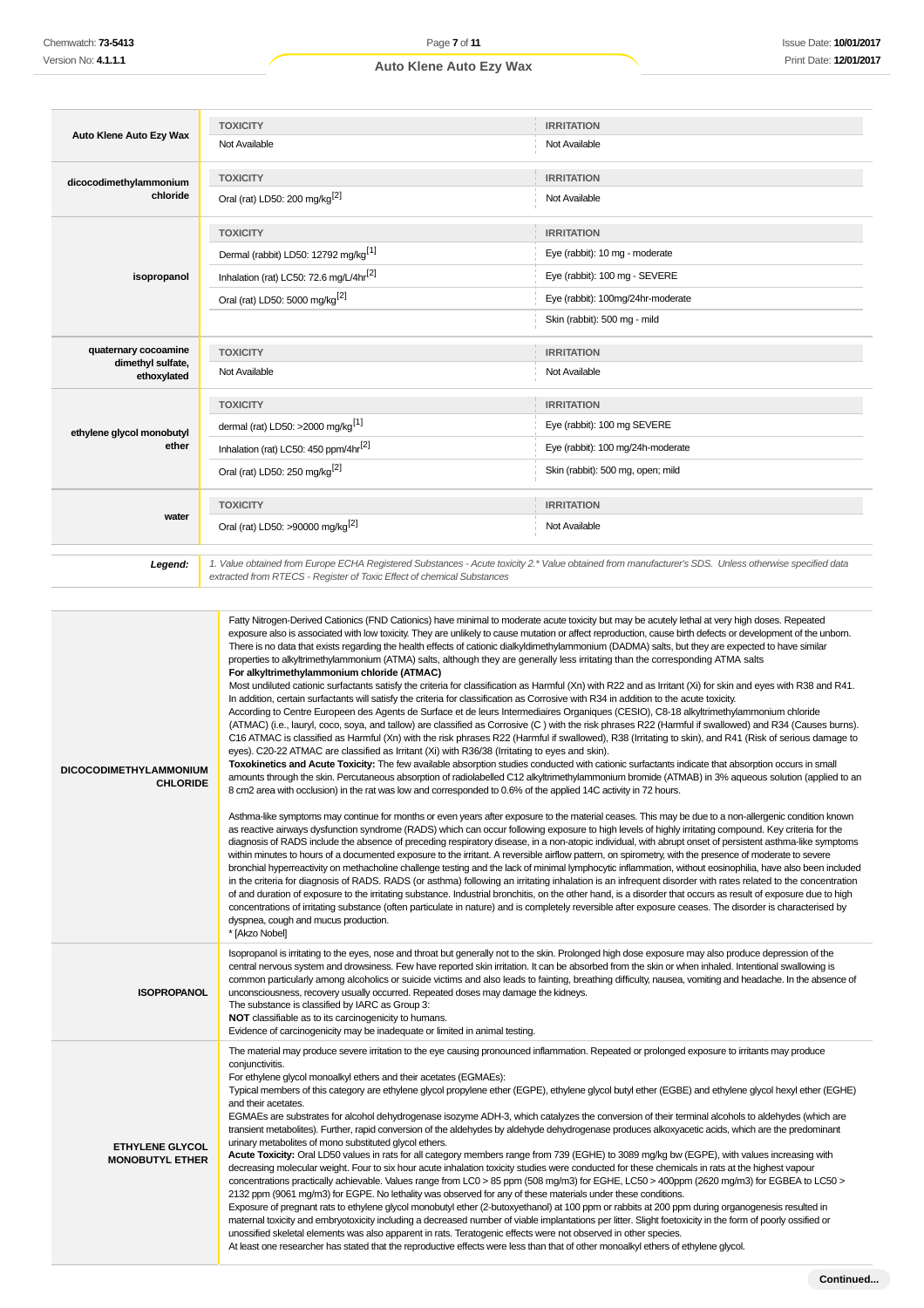|                                                                                           | Chronic exposure may cause anaemia, macrocytosis, abnormally large red cells and abnormal red cell fragility.<br>Exposure of male and female rats and mice for 14 weeks to 2 years produced a regenerative haemolytic anaemia and subsequent effects on the<br>haemopoietic system in rats and mice. In addition, 2-butoxyethanol exposures caused increases in the incidence of neoplasms and nonneoplastic lesions<br>(1).<br>For ethylene glycol:<br>Ethylene glycol is quickly and extensively absorbed through the gastrointestinal tract. Limited information suggests that it is also absorbed through the<br>respiratory tract; dermal absorption is apparently slow. Following absorption, ethylene glycol is distributed throughout the body according to total body<br>water. In most mammalian species, including humans, ethylene glycol is initially metabolised by alcohol.<br>dehydrogenase to form glycolaldehyde, which is rapidly converted to glycolic acid and glyoxal by aldehyde oxidase and aldehyde dehydrogenase. These<br>metabolites are oxidised to glyoxylate; glyoxylate may be further metabolised to formic acid, oxalic acid, and glycine. Breakdown of both glycine and formic<br>acid can generate CO2, which is one of the major elimination products of ethylene glycol.<br>NOTE: Changes in kidney, liver, spleen and lungs are observed in animals exposed to high concentrations of this substance by all routes. ** ASCC (NZ)<br><b>SDS</b> |                                                                                                                                                            |                                                                                                                                                                    |  |
|-------------------------------------------------------------------------------------------|---------------------------------------------------------------------------------------------------------------------------------------------------------------------------------------------------------------------------------------------------------------------------------------------------------------------------------------------------------------------------------------------------------------------------------------------------------------------------------------------------------------------------------------------------------------------------------------------------------------------------------------------------------------------------------------------------------------------------------------------------------------------------------------------------------------------------------------------------------------------------------------------------------------------------------------------------------------------------------------------------------------------------------------------------------------------------------------------------------------------------------------------------------------------------------------------------------------------------------------------------------------------------------------------------------------------------------------------------------------------------------------------------------------------------------------------------------------------------------------|------------------------------------------------------------------------------------------------------------------------------------------------------------|--------------------------------------------------------------------------------------------------------------------------------------------------------------------|--|
| <b>ISOPROPANOL &amp; ETHYLENE</b><br><b>GLYCOL MONOBUTYL ETHER</b>                        | scaling and thickening of the skin.                                                                                                                                                                                                                                                                                                                                                                                                                                                                                                                                                                                                                                                                                                                                                                                                                                                                                                                                                                                                                                                                                                                                                                                                                                                                                                                                                                                                                                                   | The material may cause skin irritation after prolonged or repeated exposure and may produce on contact skin redness, swelling, the production of vesicles, |                                                                                                                                                                    |  |
| <b>QUATERNARY COCOAMINE</b><br><b>DIMETHYL SULFATE.</b><br><b>ETHOXYLATED &amp; WATER</b> | No significant acute toxicological data identified in literature search.                                                                                                                                                                                                                                                                                                                                                                                                                                                                                                                                                                                                                                                                                                                                                                                                                                                                                                                                                                                                                                                                                                                                                                                                                                                                                                                                                                                                              |                                                                                                                                                            |                                                                                                                                                                    |  |
|                                                                                           |                                                                                                                                                                                                                                                                                                                                                                                                                                                                                                                                                                                                                                                                                                                                                                                                                                                                                                                                                                                                                                                                                                                                                                                                                                                                                                                                                                                                                                                                                       |                                                                                                                                                            |                                                                                                                                                                    |  |
| <b>Acute Toxicity</b>                                                                     | ✔                                                                                                                                                                                                                                                                                                                                                                                                                                                                                                                                                                                                                                                                                                                                                                                                                                                                                                                                                                                                                                                                                                                                                                                                                                                                                                                                                                                                                                                                                     | Carcinogenicity                                                                                                                                            | $\circledcirc$                                                                                                                                                     |  |
| <b>Skin Irritation/Corrosion</b>                                                          | ✔                                                                                                                                                                                                                                                                                                                                                                                                                                                                                                                                                                                                                                                                                                                                                                                                                                                                                                                                                                                                                                                                                                                                                                                                                                                                                                                                                                                                                                                                                     | Reproductivity                                                                                                                                             | $\circledcirc$                                                                                                                                                     |  |
| <b>Serious Eye</b><br>Damage/Irritation                                                   | $\checkmark$                                                                                                                                                                                                                                                                                                                                                                                                                                                                                                                                                                                                                                                                                                                                                                                                                                                                                                                                                                                                                                                                                                                                                                                                                                                                                                                                                                                                                                                                          | <b>STOT - Single Exposure</b>                                                                                                                              | ✔                                                                                                                                                                  |  |
| <b>Respiratory or Skin</b><br>sensitisation                                               | $\circlearrowright$                                                                                                                                                                                                                                                                                                                                                                                                                                                                                                                                                                                                                                                                                                                                                                                                                                                                                                                                                                                                                                                                                                                                                                                                                                                                                                                                                                                                                                                                   | <b>STOT - Repeated Exposure</b>                                                                                                                            | $\circledcirc$                                                                                                                                                     |  |
| <b>Mutagenicity</b>                                                                       | ⊚                                                                                                                                                                                                                                                                                                                                                                                                                                                                                                                                                                                                                                                                                                                                                                                                                                                                                                                                                                                                                                                                                                                                                                                                                                                                                                                                                                                                                                                                                     | <b>Aspiration Hazard</b>                                                                                                                                   | $\circledcirc$                                                                                                                                                     |  |
|                                                                                           |                                                                                                                                                                                                                                                                                                                                                                                                                                                                                                                                                                                                                                                                                                                                                                                                                                                                                                                                                                                                                                                                                                                                                                                                                                                                                                                                                                                                                                                                                       | Legend:                                                                                                                                                    | $\blacktriangleright$ - Data available but does not fill the criteria for classification<br>$\blacktriangleright$ - Data required to make classification available |  |

 $\bigcirc$  – Data Not Available to make classification

### **SECTION 12 ECOLOGICAL INFORMATION**

### **Toxicity**

| Ingredient                         | Endpoint                                                                                                                                             | <b>Test Duration (hr)</b> | <b>Species</b>                | Value        | Source         |
|------------------------------------|------------------------------------------------------------------------------------------------------------------------------------------------------|---------------------------|-------------------------------|--------------|----------------|
| dicocodimethylammonium<br>chloride | EC50                                                                                                                                                 | 72                        | Algae or other aquatic plants | $0.148$ mg/L | $\overline{2}$ |
| dicocodimethylammonium<br>chloride | <b>EC50</b>                                                                                                                                          | 72                        | Algae or other aquatic plants | 0.386mg/L    | $\overline{2}$ |
| dicocodimethylammonium<br>chloride | <b>NOEC</b>                                                                                                                                          | 840                       | Fish                          | $0.053$ ma/L | $\overline{2}$ |
| isopropanol                        | LC50                                                                                                                                                 | 96                        | Fish                          | 183.844mg/L  | 3              |
| isopropanol                        | <b>EC50</b>                                                                                                                                          | 48                        | Crustacea                     | 12500mg/L    | 5              |
| isopropanol                        | <b>EC50</b>                                                                                                                                          | 96                        | Algae or other aquatic plants | 993.232mg/L  | 3              |
| isopropanol                        | EC50                                                                                                                                                 | 384                       | Crustacea                     | 42.389mg/L   | 3              |
| isopropanol                        | <b>NOEC</b>                                                                                                                                          | 5760                      | Fish                          | $0.02$ mg/L  | $\overline{4}$ |
| ethylene glycol monobutyl<br>ether | <b>LC50</b>                                                                                                                                          | 96                        | Fish                          | 222.042mg/L  | 3              |
| ethylene glycol monobutyl<br>ether | <b>EC50</b>                                                                                                                                          | 48                        | Crustacea                     | >1000mg/L    | 4              |
| ethylene glycol monobutyl<br>ether | <b>EC50</b>                                                                                                                                          | 96                        | Algae or other aquatic plants | 1081.644mg/L | 3              |
| ethylene glycol monobutyl<br>ether | EC50                                                                                                                                                 | 384                       | Crustacea                     | 51.539mg/L   | 3              |
| ethylene glycol monobutyl<br>ether | <b>NOEC</b>                                                                                                                                          | 96                        | Crustacea                     | 1000mg/L     | 4              |
|                                    | Extracted from 1 ILICLID Toxicity Data 2 Europe ECHA Peqistered Substances - Ecotoxicological Information - Aquatic Toxicity 3 EDIMIN Suite 1/3 12 - |                           |                               |              |                |

**Legend:**

Extracted from 1. IUCLID Toxicity Data 2. Europe ECHA Registered Substances - Ecotoxicological Information - Aquatic Toxicity 3. EPIWIN Suite V3.12 - Aquatic Toxicity Data (Estimated) 4. US EPA, Ecotox database - Aquatic Toxicity Data 5. ECETOC Aquatic Hazard Assessment Data 6. NITE (Japan) - Bioconcentration Data 7. METI (Japan) - Bioconcentration Data 8. Vendor Data

Harmful to aquatic organisms.

May cause long-term adverse effects in the aquatic environment.

Do NOT allow product to come in contact with surface waters or to intertidal areas below the mean high water mark. Do not contaminate water when cleaning equipment or disposing of equipment wash-waters.

Wastes resulting from use of the product must be disposed of on site or at approved waste sites.

**DO NOT** discharge into sewer or waterways.

### **Persistence and degradability**

| Ingredient                      | Persistence: Water/Soil     | Persistence: Air              |
|---------------------------------|-----------------------------|-------------------------------|
| isopropanol                     | LOW (Half-life $= 14$ days) | LOW (Half-life = 3 days)      |
| ethylene glycol monobutyl ether | LOW (Half-life = 56 days)   | LOW (Half-life $= 1.37$ days) |
| water                           | LOW                         | LOW                           |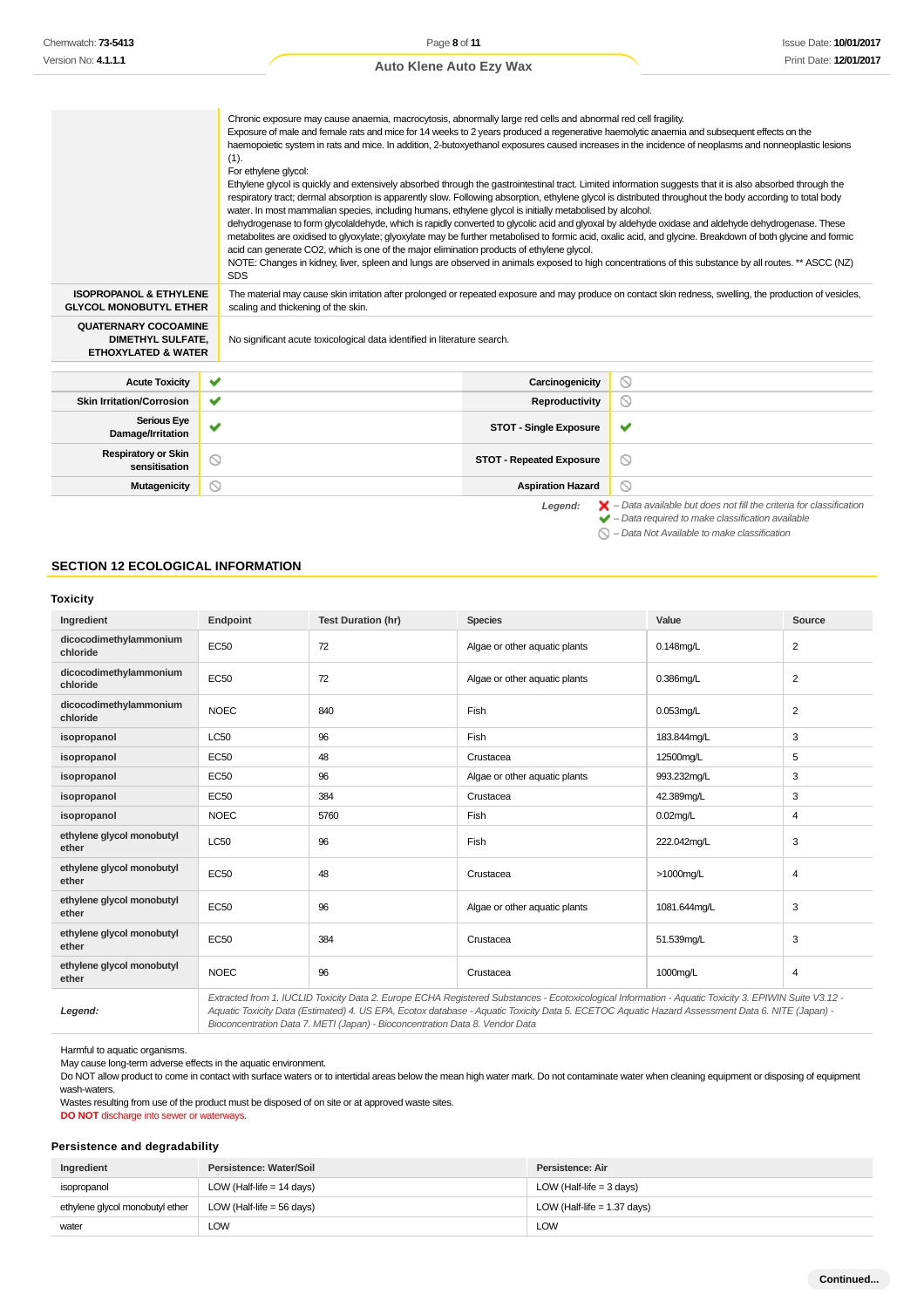## **Bioaccumulative potential**

| Ingredient                      | <b>Bioaccumulation</b> |
|---------------------------------|------------------------|
| isopropanol                     | $LOW (LogKOW = 0.05)$  |
| ethylene glycol monobutyl ether | LOW (BCF = $2.51$ )    |
| water                           | LOW (LogKOW = -1.38)   |
|                                 |                        |

#### **Mobility in soil**

| Ingredient                      | <b>Mobility</b>      |  |
|---------------------------------|----------------------|--|
| isopropanol                     | $HIGH (KOC = 1.06)$  |  |
| ethylene glycol monobutyl ether | $HIGH (KOC = 1)$     |  |
| water                           | LOW ( $KOC = 14.3$ ) |  |

### **SECTION 13 DISPOSAL CONSIDERATIONS**

| Waste treatment methods                |                                                                                                                                                                                                                                                                                                                                                                                                                                                                                                                                                                                                                                                                                                                                                                                                                                                                                                                                                                                                                                                                                                                   |
|----------------------------------------|-------------------------------------------------------------------------------------------------------------------------------------------------------------------------------------------------------------------------------------------------------------------------------------------------------------------------------------------------------------------------------------------------------------------------------------------------------------------------------------------------------------------------------------------------------------------------------------------------------------------------------------------------------------------------------------------------------------------------------------------------------------------------------------------------------------------------------------------------------------------------------------------------------------------------------------------------------------------------------------------------------------------------------------------------------------------------------------------------------------------|
| <b>Product / Packaging</b><br>disposal | Containers may still present a chemical hazard/ danger when empty.<br>▶ Return to supplier for reuse/ recycling if possible.<br>Otherwise:<br>If container can not be cleaned sufficiently well to ensure that residuals do not remain or if the container cannot be used to store the same product, then<br>puncture containers, to prevent re-use, and bury at an authorised landfill.<br>▶ Where possible retain label warnings and SDS and observe all notices pertaining to the product.<br>DO NOT allow wash water from cleaning or process equipment to enter drains.<br>If the may be necessary to collect all wash water for treatment before disposal.<br>In all cases disposal to sewer may be subject to local laws and regulations and these should be considered first.<br>• Where in doubt contact the responsible authority.<br>► Recycle wherever possible or consult manufacturer for recycling options.<br>Consult State Land Waste Authority for disposal.<br>• Bury or incinerate residue at an approved site.<br>▶ Recycle containers if possible, or dispose of in an authorised landfill. |

Ensure that the disposal of material is carried out in accordance with Hazardous Substances (Disposal) Regulations 2001.

### **SECTION 14 TRANSPORT INFORMATION**

#### **Labels Required**

| $\blacksquare$<br>- INC<br>__ |
|-------------------------------|
| ⊾ר<br>.                       |

**Land transport (UN): NOT REGULATED FOR TRANSPORT OF DANGEROUS GOODS**

**Air transport (ICAO-IATA / DGR): NOT REGULATED FOR TRANSPORT OF DANGEROUS GOODS**

**Sea transport (IMDG-Code / GGVSee): NOT REGULATED FOR TRANSPORT OF DANGEROUS GOODS**

**Transport in bulk according to Annex II of MARPOL and the IBC code** Not Applicable

#### **SECTION 15 REGULATORY INFORMATION**

### **Safety, health and environmental regulations / legislation specific for the substance or mixture**

This substance is to be managed using the conditions specified in an applicable Group Standard

| <b>HSR Number</b> | <b>Group Standard</b>                                                                                    |
|-------------------|----------------------------------------------------------------------------------------------------------|
| HSR002624         | N.O.S. (Subsidiary Hazard) Group Standard 2006                                                           |
| HSR002535         | Compressed Gas Mixtures (Subsidiary Hazard) Group Standard 2006                                          |
| HSR002596         | Laboratory Chemicals and Reagent Kits Group Standard 2006                                                |
| HSR002530         | Cleaning Products (Subsidiary Hazard) Group Standard 2006                                                |
| HSR002585         | Fuel Additives (Subsidiary Hazard) Group Standard 2006                                                   |
| HSR002519         | Aerosols (Subsidiary Hazard) Group Standard 2006                                                         |
| HSR002521         | Animal Nutritional and Animal Care Products Group Standard 2006                                          |
| HSR002606         | Lubricants, Lubricant Additives, Coolants and Anti-freeze Agents (Subsidiary Hazard) Group Standard 2006 |
| HSR002644         | Polymers (Subsidiary Hazard) Group Standard 2006                                                         |
| HSR002647         | Reagent Kits Group Standard 2006                                                                         |
| HSR002612         | Metal Industry Products (Subsidiary Hazard) Group Standard 2006                                          |
| HSR002670         | Surface Coatings and Colourants (Subsidiary Hazard) Group Standard 2006                                  |
| HSR002503         | Additives, Process Chemicals and Raw Materials (Subsidiary Hazard) Group Standard 2006                   |
| HSR002638         | Photographic Chemicals (Subsidiary Hazard) Group Standard 2006                                           |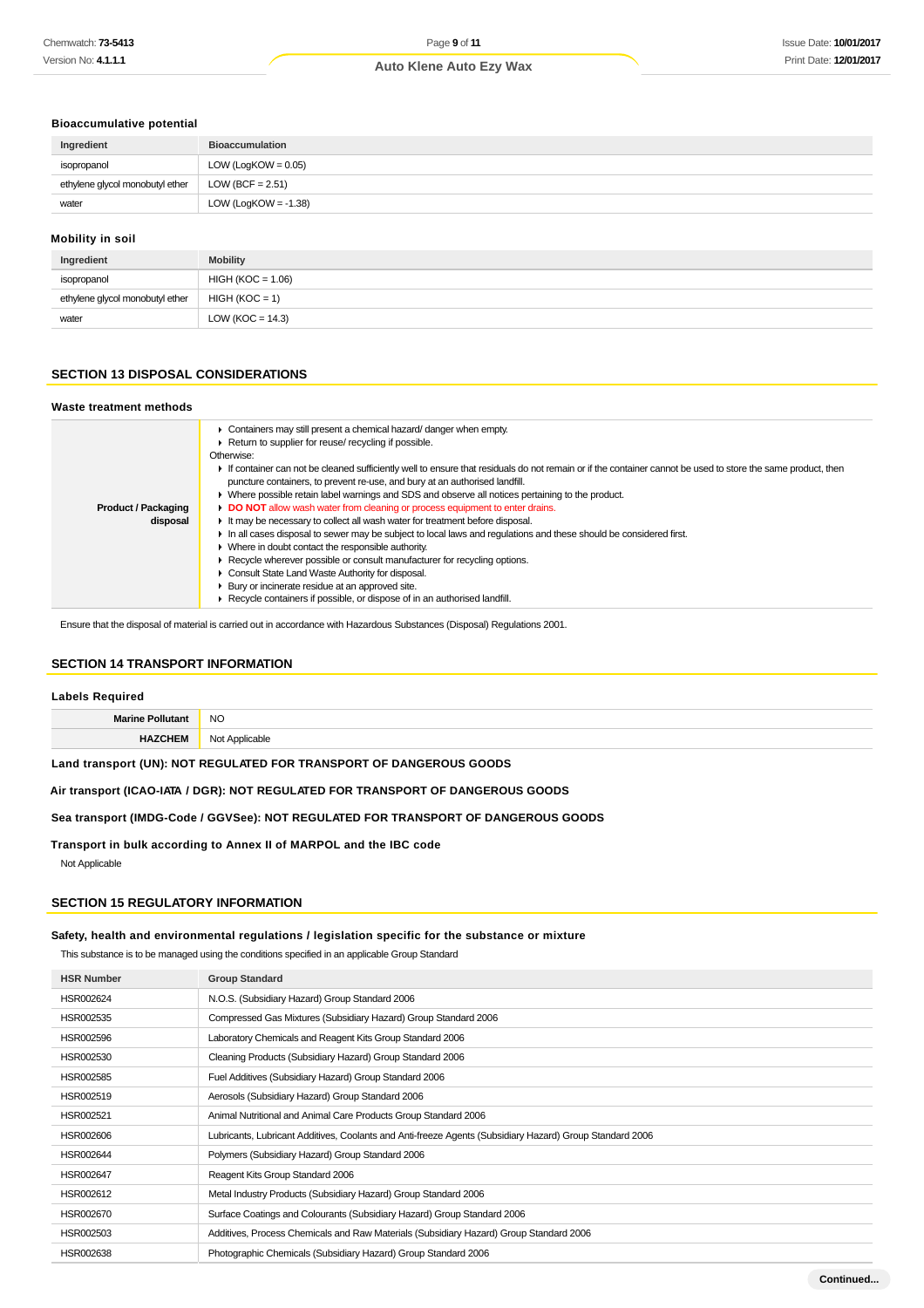| HSR002565 | Embalming Products (Subsidiary Hazard) Group Standard 2006                          |
|-----------|-------------------------------------------------------------------------------------|
| HSR002578 | Food Additives and Fragrance Materials (Subsidiary Hazard) Group Standard 2006      |
| HSR002558 | Dental Products (Subsidiary Hazard) Group Standard 2006                             |
| HSR002684 | Water Treatment Chemicals (Subsidiary Hazard) Group Standard 2006                   |
| HSR002573 | Fire Fighting Chemicals Group Standard 2006                                         |
| HSR100425 | Pharmaceutical Active Ingredients Group Standard 2010                               |
| HSR002600 | Leather and Textile Products (Subsidiary Hazard) Group Standard 2006                |
| HSR002571 | Fertilisers (Subsidiary Hazard) Group Standard 2006                                 |
| HSR002648 | Refining Catalysts Group Standard 2006                                              |
| HSR002653 | Solvents (Subsidiary Hazard) Group Standard 2006                                    |
| HSR002544 | Construction Products (Subsidiary Hazard) Group Standard 2006                       |
| HSR002549 | Corrosion Inhibitors (Subsidiary Hazard) Group Standard 2006                        |
| HSR002552 | Cosmetic Products Group Standard 2006                                               |
| HSR100757 | Veterinary Medicine (Limited Pack Size, Finished Dose) Standard 2012                |
| HSR100758 | Veterinary Medicines (Non-dispersive Closed System Application) Group Standard 2012 |
| HSR100759 | Veterinary Medicines (Non-dispersive Open System Application) Group Standard 2012   |
| HSR100628 | Straight-chained Lepidopteran Sex Pheromone Group Standard 2012                     |

#### **DICOCODIMETHYLAMMONIUM CHLORIDE(61789-77-3) IS FOUND ON THE FOLLOWING REGULATORY LISTS**

New Zealand Inventory of Chemicals (NZIoC)

### **ISOPROPANOL(67-63-0) IS FOUND ON THE FOLLOWING REGULATORY LISTS**

| International Agency for Research on Cancer (IARC) - Agents Classified by the IARC | New Zealand Inventory of Chemicals (NZIoC)     |
|------------------------------------------------------------------------------------|------------------------------------------------|
| Monographs                                                                         | New Zealand Workplace Exposure Standards (WES) |
| New Zealand Hazardous Substances and New Organisms (HSNO) Act - Classification of  |                                                |
| Chemicals                                                                          |                                                |

### **QUATERNARY COCOAMINE DIMETHYL SULFATE, ETHOXYLATED(68989-03-7) IS FOUND ON THE FOLLOWING REGULATORY LISTS**

New Zealand Inventory of Chemicals (NZIoC)

### **ETHYLENE GLYCOL MONOBUTYL ETHER(111-76-2) IS FOUND ON THE FOLLOWING REGULATORY LISTS**

| International Agency for Research on Cancer (IARC) - Agents Classified by the IARC | New Zealand Inventory of Chemicals (NZIoC)     |
|------------------------------------------------------------------------------------|------------------------------------------------|
| Monographs                                                                         | New Zealand Workplace Exposure Standards (WES) |
| New Zealand Hazardous Substances and New Organisms (HSNO) Act - Classification of  |                                                |
| Chemicals                                                                          |                                                |

#### **WATER(7732-18-5) IS FOUND ON THE FOLLOWING REGULATORY LISTS**

New Zealand Inventory of Chemicals (NZIoC)

### **Location Test Certificate**

Subject to Regulation 55 of the Hazardous Substances (Classes 1 to 5 Controls) Regulations, a location test certificate is required when quantity greater than or equal to those indicated below are present.

| <b>Hazard Class</b> | Quantity beyond which controls apply for closed containers | Quantity beyond which controls apply when use occurring in open containers |
|---------------------|------------------------------------------------------------|----------------------------------------------------------------------------|
| Not Applicable      | Not Applicable                                             | Not Applicable                                                             |

#### **Approved Handler**

Subject to Regulation 56 of the Hazardous Substances (Classes 1 to 5 Controls) Regulations and Regulation 9 of the Hazardous Substances (Classes 6, 8, and 9 Controls) Regulations, the substance must be under the personal control of an Approved Handler when present in a quantity greater than or equal to those indicated below.

| C <sub>here</sub><br>stance | <b>ntities</b>                                |
|-----------------------------|-----------------------------------------------|
| Not Applicable              | Applicable<br>NM<br>טעו<br>.<br>$\sim$ $\sim$ |

Refer Group Standards for further information

### **Tracking Requirements**

Not Applicable

| <b>National Inventory</b>               | <b>Status</b>                                                                                                                                |
|-----------------------------------------|----------------------------------------------------------------------------------------------------------------------------------------------|
| Australia - AICS                        | $\checkmark$                                                                                                                                 |
| Canada - DSL                            | Y                                                                                                                                            |
| Canada - NDSL                           | N (dicocodimethylammonium chloride; quaternary cocoamine dimethyl sulfate, ethoxylated; water; isopropanol; ethylene glycol monobutyl ether) |
| China - IECSC                           | $\checkmark$                                                                                                                                 |
| Europe - EINEC / ELINCS /<br><b>NLP</b> | N (quaternary cocoamine dimethyl sulfate, ethoxylated)                                                                                       |
| Japan - ENCS                            | N (dicocodimethylammonium chloride; quaternary cocoamine dimethyl sulfate, ethoxylated; water)                                               |
| Korea - KECI                            | $\checkmark$                                                                                                                                 |
| New Zealand - NZIoC                     | Y                                                                                                                                            |
| Philippines - PICCS                     | N (quaternary cocoamine dimethyl sulfate, ethoxylated)                                                                                       |
| USA - TSCA                              | $\checkmark$                                                                                                                                 |